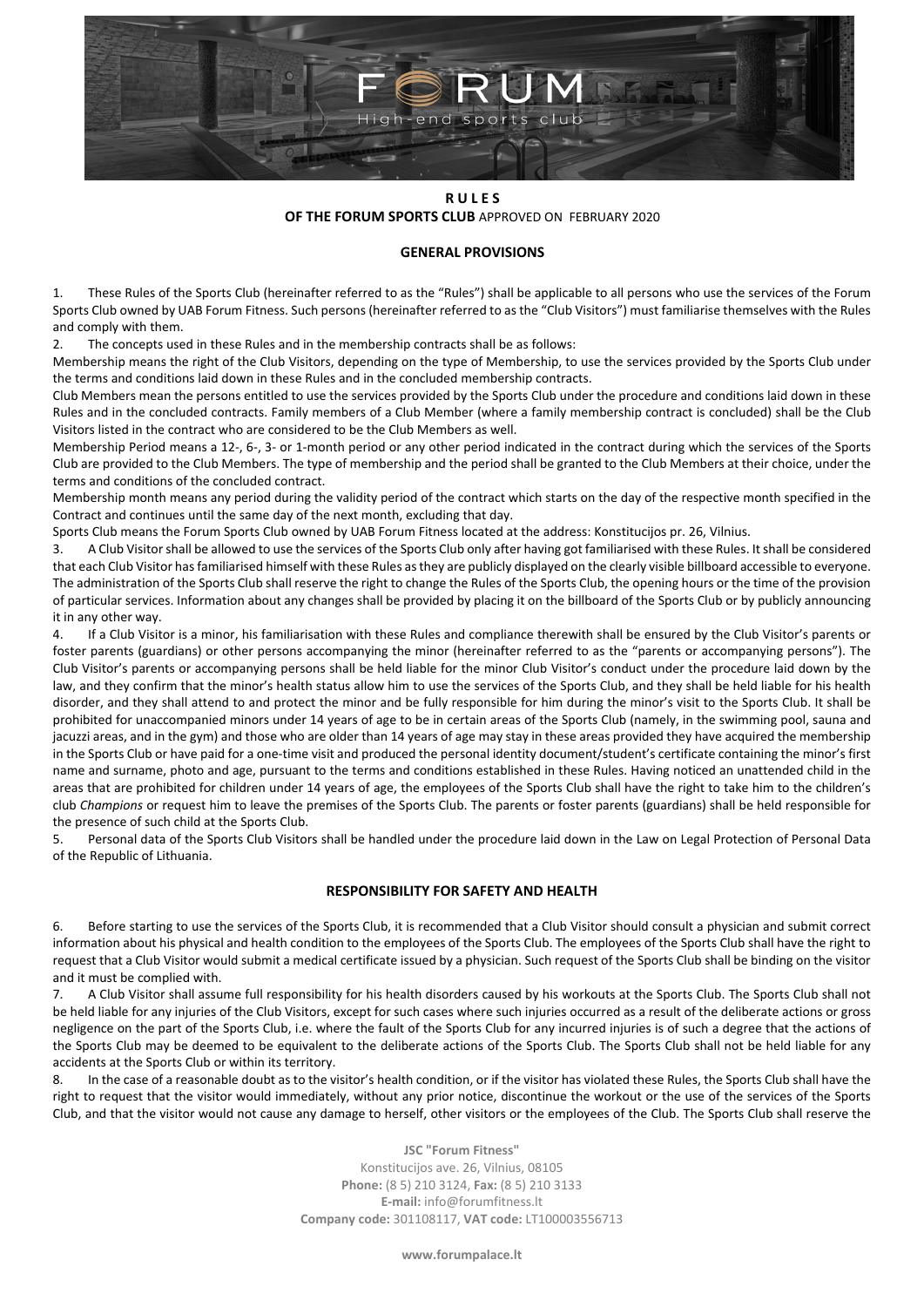

right to decide, at its own discretion and according to the general criteria of rationality, what is considered to be reasonable doubts as to the visitor's health condition on a case by case basis. The membership fee paid by the Visitor for the period during which the provision of the services was either suspended or terminated due to the Visitor's health condition or violations of these Rules shall not be compensated or otherwise refunded.

#### **SERVICES, MEMBERSHIP AND FEES OF THE CLUB**

9. Before starting to use the services provided by the Sports Club, the Visitors shall pay a one-time service fee or acquire the membership with the Sports Club. The presence of the Club Visitors at the Sports Club shall be deemed to be legal provided that the Club Visitor would properly use the services provided by the Sports Club and comply with the Membership Contract and these Rules. A one-time visit shall grant the right to use the services provided by the Sports Club once during the publicly announced working hours of the Sports Club. A Sports Club Visitor shall return the key and towels given to him and leave the premises of the Sports Club by the end of the working hours of the Sports Club.

10. During the validity period of the membership the number and duration of visits during the working hours of the Sports Club shall not be limited, except for the cases where the Visitor has acquired the type of membership restricting the number and duration of visits. The 3-month and longer membership (except for 16-time/3-month membership) may be temporarily suspended by the prior reasonable written or verbal request of the Club Member (submitted by e-mail or telephone). The suspension of membership shall mean the temporary suspension of the rights and obligations of the Parties. The temporary membership suspension term may not exceed 30 calendar days but it may not be shorter than 7 calendar days either. It shall not be possible to backdate the suspension of membership. Upon the satisfaction of the Club Visitor's request, the Membership Term shall be extended for the duration of the Membership Suspension Term.

11. The services of the Sports Club shall include: a 25 m swimming pool, gym, saunas, steam and infrared saunas, jacuzzis, group workouts, table tennis, and a sports outdoor terrace. During the visit, the Club Visitors shall have access to towels and lockers. Depending on the chosen type of membership, the Club Members may be provided with additional services of the Sports Club.

12. The Club Visitors shall have the right to order certain additional services provided by the Sports Club (such as drafting of individual programmes, personal workouts, VIP sauna, etc.) in advance. In order to cancel the pre-ordered service, this must be done at least 6 hours to the scheduled start of the provision of the particular service. In the event that the cancellation is done less than 6 hours in advance, or the visitor fails to cancel the service, to notify of his/her non-arrival and fails to arrive, the service shall be considered to have been provided and, if it has been pre-paid, the fee for the service shall not be refunded. Available additional services shall be indicated in the pricelist of the Sports Club. Pre-paid additional services shall be fully used no later than within 6 months after the acquisition date thereof. In the event that such services are not used within 6 months, they shall be considered to have been provided, and the fee for the prepaid services that were unused or not fully used shall not be refunded.

13. The Club Visitor who has stayed at the Club for a longer time than his chosen type of membership shall pay at the reception desk the fee of EUR 6 (six euro) for each half an hour of the exceeded time, irrespective of whether the visitor has stayed for the entire half an hour or only part thereof. The same procedure shall be applied if one wants to arrive earlier than the entry into force of the chosen type of membership.

14. Having arrived in the Sports Club, the Club Visitor shall produce his/her personal membership card. The membership card shall be issued at the time of acquisition of membership with the Sports Club for the first time and later, when further continuing the membership, the same membership card shall be used. Having lost or damaged one's personal membership card, the Club Visitor shall contact the reception desk of the Sports Club for the production of a new card. The fee of EUR 7 shall be applied to the issuance of a new card. Membership cards shall be nominal, and they may not be transferred (donated, sold, exchanged, etc.) to any other persons. Membership cards shall not be issued to the Club Visitors who use the services of the Sports Club for one time (a one-time visit).

15. The Visitors who have forgotten or failed to produce the membership card due to other reasons shall be permitted to enter the Sports Club provided that they have produced the original membership contract or a valid personal identity document containing the person's photo. The Visitors who have deliberately produced another person's membership card shall not be allowed to enter the Sports Club, and such card shall be taken (confiscated) by the employees of the Sports Club.

16. The Club Visitors shall have the right to change the type of their membership. If the type of membership is changed into a more expensive one, a Club member shall cover the difference of the prices. In case the type of membership is changed into a cheaper one, the validity period of membership shall be extended for him accordingly.

#### **PAYMENT PROCEDURE**

17. In the event that a Club Member delays the payment (fails to pay by the deadlines indicated in paragraph 1.3 of the membership agreement), the Sports Club shall be entitled to suspend the provision of services until such instalments have been paid. In this case the membership period shall not be extended. The Sports Club shall also have the right to calculate penalty at the rate of 0.02 % on the delayed amount for each day of delay.

18. In the event that a Club Member withdraws from the membership agreement before its maturity, the Initial Instalment shall not be repaid or otherwise reimbursed to him. If the membership agreement is terminated, the Sports Club shall refund only the amounts for the full months

> **JSC "Forum Fitness"** Konstitucijos ave. 26, Vilnius, 08105 **Phone:** (8 5) 210 3124, **Fax:** (8 5) 210 3133 **E-mail:** info@forumfitness.lt **Company code:** 301108117, **VAT code:** LT100003556713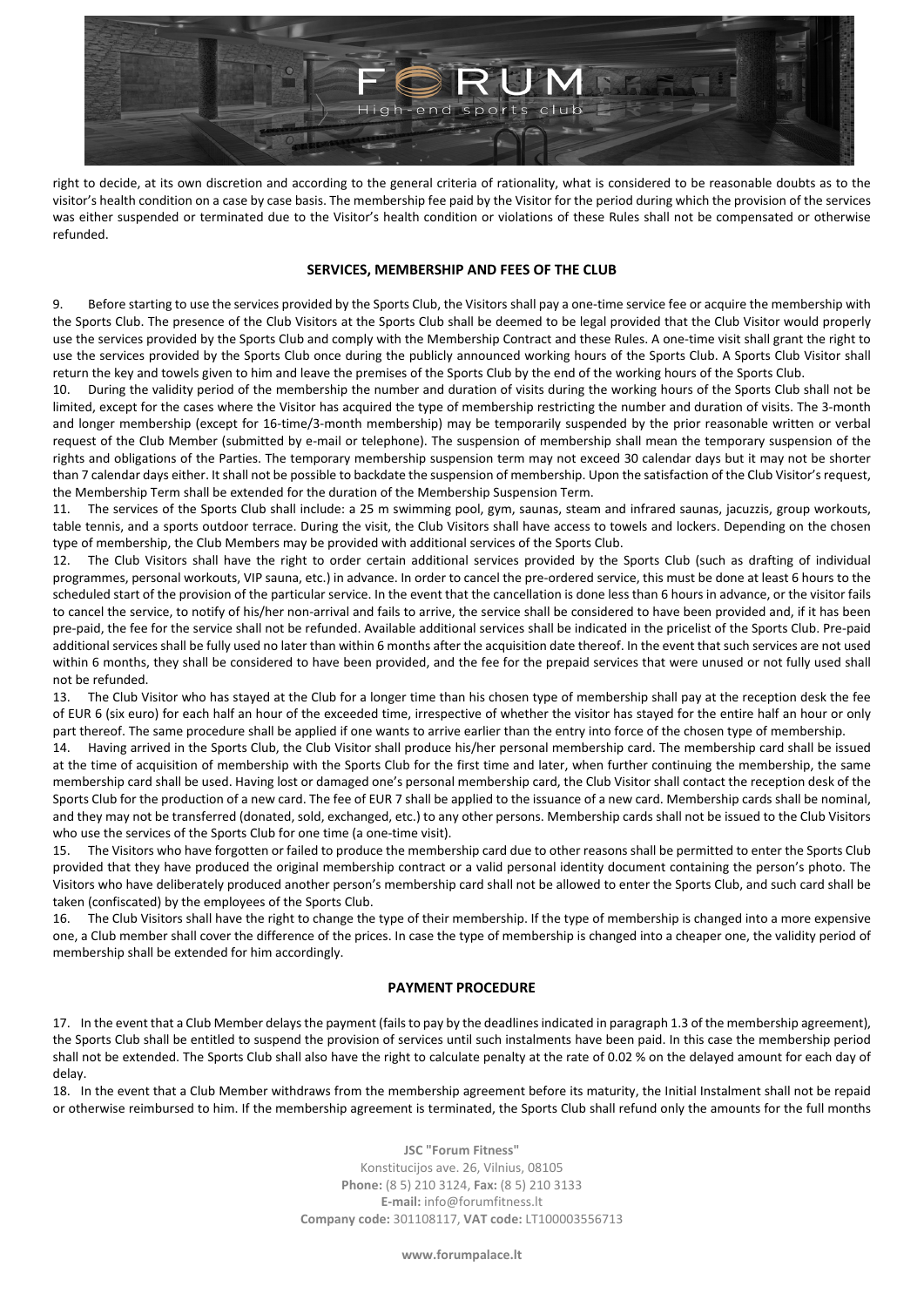

of membership which were paid and remained unused. The Initial Instalment shall not be refunded in any case. The amounts paid by the Club Member that are not refunded to him shall be deemed as the minimum losses of the Sports Club incurred as a result of the premature termination of the agreement.

## **GENERAL RULES OF CONDUCT AND LIABILITY FOR VIOLATIONS**

19. It shall be prohibited to use alcoholic beverages and narcotic drugs and smoke in all the areas of the Sports Club. Insober or intoxicated Club Visitors shall not be allowed to enter the Sports Club and if such persons have entered or got intoxicated inside the territory of the Club, they shall be immediately removed from the Sports Club.

20. It shall be prohibited to use mobile phones in the areas of the Sports Club where workouts are held.

21. Water or other refreshing drinks can be kept only in unbreakable vessels at the Sports Club.

22. For the sake of Visitors' safety, video surveillance shall be carried out in certain premises of the Sports Club.

23. In different areas of the Sports Club, a Club Visitor shall wear appropriate sports clothing and footwear designated for this purpose. Having violated this provision for the first time, a warning shall be issued, and then the Sports Club shall acquire the right to demand to vacate the premises where the requirements are not complied with and/or take other measures provided for the violation of these Rules.

24. The conduct of a Club Visitor shall be such as not to bother other Club Visitors and not to breach public order. A Club Visitor shall comply with the verbal instructions of the employees of the Sports Club regarding the Club Visitor's conduct at the Sports Club and the procedure for the use of the services provided by the Sports Club as well as other instructions related to ensuring the internal work procedure of the Sports Club and healthy and safe conditions for engaging in sports for the Club Visitors. In the case of a violation of this provision, the Sports Club shall have the right to demand to immediately terminate the workout and leave the gym, and in the case of a gross violation – to unilaterally terminate the membership contract without applying any compensation or reimbursement of any other fee paid for the period during which the provision of the services was terminated as a result of a violation of these Rules.

25. Workouts and consultations shall be provided only by trainers of the Sports Club or trainers who have concluded respective contracts with the Club. It shall be prohibited to train or provide consultations to other persons at the Sports Club.

## **RULES OF CONDUCT IN CASE OF AN ACCIDENT**

26. In case of an accident at the Sports Club, the Visitors shall immediately notify the administration of the Sports Club and responsible employees thereof. In the event that the administration of the Sports Club is not immediately notified of the accident, the Club Visitor shall be deprived of the right to subsequently rely on the deliberate behaviour or gross negligence of the employees of the Club when claiming damages. The Visitors who are able to help must put maximum efforts to provide the required assistance and the witnesses of the event shall provide all the required information to the employees of the Club, physicians and law enforcement institutions.

# **LEAVING PERSONAL BELONGINGS IN THE LOCKERS**

27. The Club shall not provide any services for the protection of personal belongings; it shall only allow the Visitors to leave their personal belongings at the places designated for this purpose. The Club Visitors shall watch their personal belongings in the dressing rooms, training areas and other areas of the Sports Club as well as within its territory. The Club Visitors may leave their personal belongings in the lockers found in the dressing rooms. A Club Visitor shall lock the locker when it contains the personal belongings of a Club Visitor. It is recommended that the Club Visitors would leave expensive personal items in the safe-boxes. When leaving the Sports Club, a Club Visitor shall leave the locker unlocked. The Sports Club shall not be held liable for any loss or damage to one's personal belongings, including those left in the lockers; the employees of the Club shall hand over the items found to the lost and found property unit. Found items shall be stored in this unit for a period not exceeding 30 days after the date on which they were found.

28. The Club Visitors shall use the lockers found in the dressing rooms for a period of time not exceeding the time of their visit at the Sports Club. If any items are left for a period longer than it is allowed, the administration of the Sports Club shall have the right to remove such items from the lockers and impose a fine of EUR 30 (thirty euro) for this.

29. The items left in the lockers for a period of time exceeding that specified in paragraph 25 shall be returned only upon a written request, after the person has produced the proof confirming his/her ownership of the item, the administration of the Sports Club shall reserve the right to take a decision at its own discretion on a case-by-case basis. Should the administration of the Sports Club have any reasonable doubts as to the ownership of the item by a particular person, it shall have the right to keep the item and notify the applicant thereof in writing. In no case the Sports Club shall assume any liability for the return of the item not to its lawful owner provided that it has taken all reasonable measures to establish the person's identity and his/her ownership of the item.

## **RULES OF CONDUCT FOR PARENTS ACCOMPANYING MINORS**

**JSC "Forum Fitness"** Konstitucijos ave. 26, Vilnius, 08105 **Phone:** (8 5) 210 3124, **Fax:** (8 5) 210 3133 **E-mail:** info@forumfitness.lt **Company code:** 301108117, **VAT code:** LT100003556713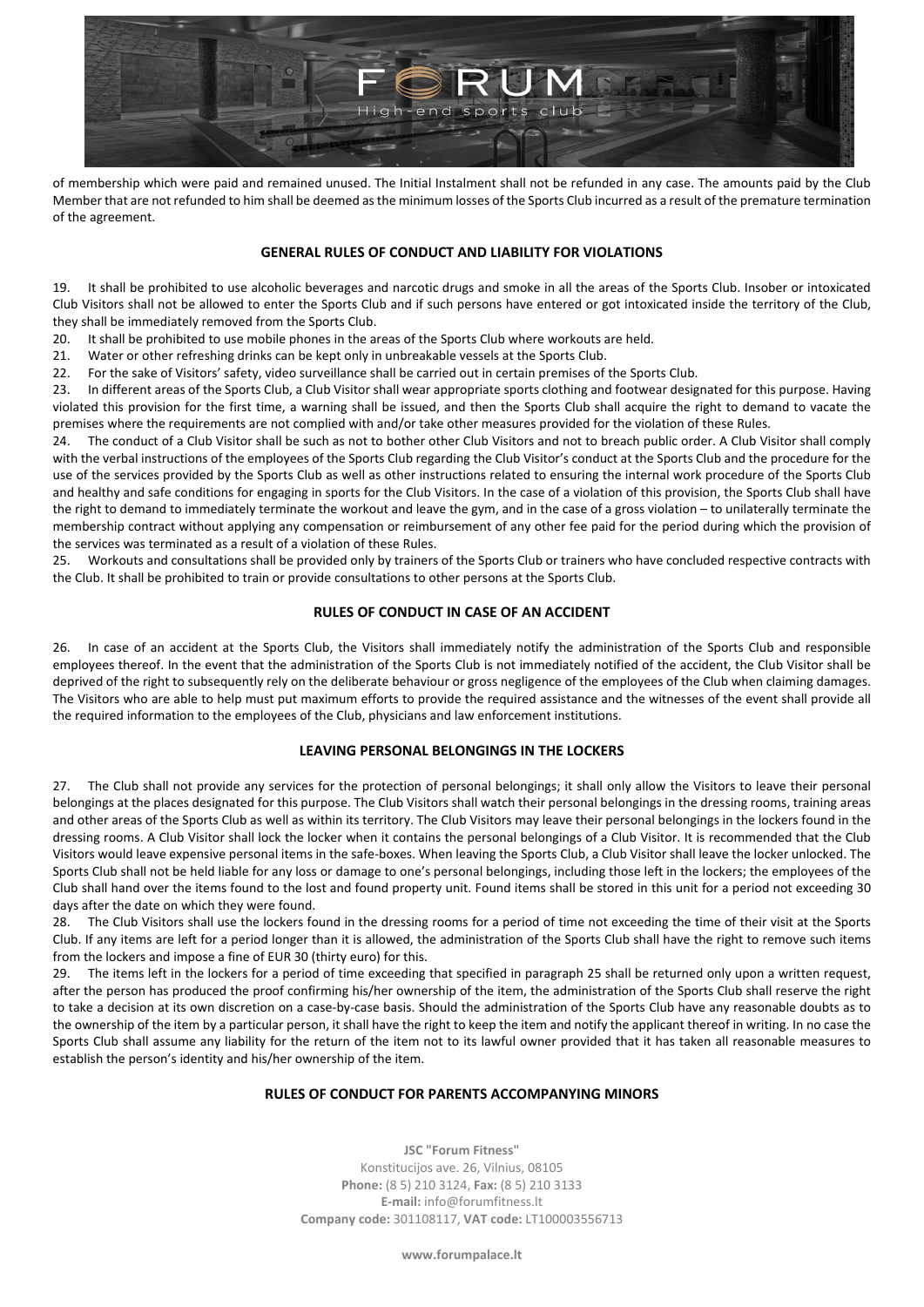

30. The Club Visitors, namely, minor children under 5 years of age, shall be allowed to enter the dressing rooms and the men's and women's dressing areas together with an adult of either sex (the parents or accompanying person). The Club Visitors, namely, minor children older than 5 years of age, shall be allowed to enter the dressing rooms and the men's and women's dressing areas only together with an adult of the same sex. If the Sports Club is attended only by one of the parents or accompanying persons of the minor child who is older than 5 years of age (of the opposite sex than the child), such Sports Club Visitor shall ensure that the minor older than 5 years of age would not enter the dressing rooms or areas of persons of the opposite sex. In exclusive situations, and where there is a need, the Sports Club Visitor who has arrived together with the minor child may approach the employees of the Sports Club who are of the same sex as the minor that they would help the child to change, put or take his/her belongings from the locker, etc., if they are available.

## **SANCTIONS APPLICABLE FOR THE FAILURE TO COMPLY WITH THE RULES**

31. When leaving the Sports Club, a Club Visitor shall leave at the reception desk the key to the locker, the towels and/or the robe given to him by the Sports Club. The Club Visitor shall pay the following fines for the items not returned or damaged: EUR 20 – for the key to the locker or safebox, EUR 20 – for the towel, EUR 50 – for the bathrobe, and EUR 20 for the cloakroom token. The fine shall be paid immediately, upon the request of the Sports Club. Leaving the gym after business hours The Club Visitor shall pay EUR 20 fine.

32. The Sports Club shall have the right to refuse to provide the services to the persons who have committed a severe violation of these Rules (including the violations of the Rules for Parking Motor Vehicles in the Reserved Parking Spaces referred to in paragraph 12) as well as other unwanted persons whose conduct pose a direct or indirect threat to other interests of the Sports Club visitors and/or is incompatible with these Rules. The employees of the Sports Club shall also have the right to expel the Visitors who do not comply with the Rules from the Sports Club, to limit the validity period of the Visitor's membership card free of charge, to request the Visitor to pay the fines provided for in these Rules in connection with the failure to comply with these Rules together with the invoice for the services rendered or otherwise, or to take other necessary measures. The membership fee paid by the Visitor for the period during which the provision of the services was suspended through the Visitor's fault shall not be compensated or otherwise reimbursed.

33. The Club Visitors hereby also undertake to compensate for any direct or indirect damage caused by them or the minors accompanied by them to the Sports Club, its equipment and facilities, the employees or any other property of the Sports Club as well as to third parties, including other Club Visitors or their property.

34. A Club Visitor who is at the Club under the membership contract or on the basis of a one-time visit and who has stayed at the Sports Club for a period longer than the scheduled opening hours of the Sports Club shall pay at the reception desk the fee of EUR 30 (thirty euro) for each exceeded half an hour, irrespective of whether the visitor has stayed for an entire half an hour, or only any part thereof.

#### **OPENING HOURS OF THE SPORTS CLUB**

35. The Sports Club shall have the right to close the Sports Club or not to provide certain services for a period not exceeding 5 days due to sanitary hygiene, periodic change of water, maintenance of preventive equipment, repair works, or other reasons. In such event, the membership period shall not be extended.

36. The opening hours of the Sports Club shall be as follows: from 6:30 to 22:00 on working days, and from 8:00 to 20:00 on weekends.

37. The opening hours of gym and group session areas: from 6:30 to 21:45 on working days and from 8:00 to 19:45 on weekends.

38. The opening hours of the swimming pool, jacuzzis and saunas: from 6:30 to 21:45 on working days and from 8:00 to 19:45 on weekends.

39. The opening hours specified in paragraphs 32-34 of the Rules may be changed by the Sports Club during the summer period and on public holidays as well as in other cases by the decision of the administration of the Sports Club, having announced this in advance on the website of the Sports Club and/or the billboard and the reception desk of the Sports Club.

40. During the opening hours indicated in paragraphs 32-34 of the Rules, introductory, periodic and additional fire safety briefings, training and certifications can be organised for the employees of the Sports Club on the premises of the Sports Club, in compliance with the legal acts regulating fire safety.

41. No Sports Club Visitors shall be allowed to enter the Sports Club when there is less than half an hour remaining to the end of the opening hours of the Sports Club.

#### **GYM**

42. A Club Visitor shall use all the equipment according to their designated purpose and in compliance with the user instructions of such equipment which are displayed on the equipment or at any other publicly accessible place. In the event of any doubt as to the designated purpose of the equipment or the method of its use, one must ask for guidance from the trainers of the Sports Club who are responsible for the use of such equipment. It shall be prohibited to use non-operating or broken training equipment. The Club Visitors shall be required to immediately notify the employees of the Sports Club of non-operating or broken training equipment.

> **JSC "Forum Fitness"** Konstitucijos ave. 26, Vilnius, 08105 **Phone:** (8 5) 210 3124, **Fax:** (8 5) 210 3133 **E-mail:** info@forumfitness.lt **Company code:** 301108117, **VAT code:** LT100003556713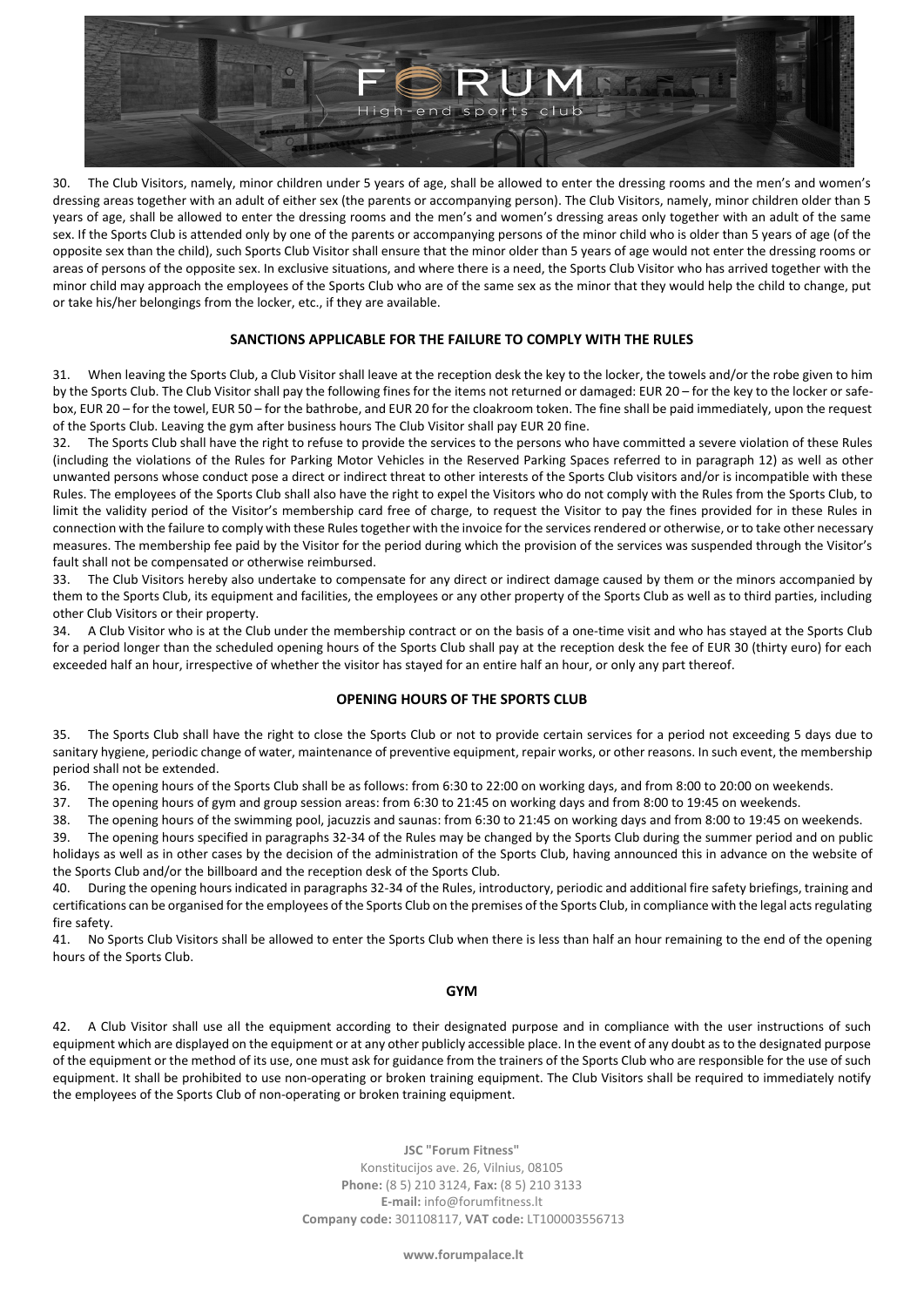

43. Before carrying out exercises, the Club Visitors shall consult the trainers regarding the manner of carrying out such exercises and its impact on the body.

44. Before carrying out exercises and after them it is recommended that the Sports Club Visitors should use a disposable napkin to clean the equipment.

45. Before carrying out exercises, one must place a towel on the top of the training equipment. Having finished the exercises, the training equipment shall be left tidy and suitable for use by other Club Visitors, any accessories or tools of the training equipment and other inventory of the Sports Club (such as balls, jump-ropes, dumbbells, etc.) shall be placed at the designated places.

46. In the training areas, a Club Visitor shall be fully dressed and wear tidy sports clothing and clean sports footwear. When one has arrived at the Sports Club, he/she shall change his/her footwear as it is not allowed to stay in the same footwear in which the Visitor has arrived at the Sports Club.

47. It shall be prohibited to eat or consume drinks (except for water and other refreshing drinks and cocktails intended for those going in for sports) within the training areas (on the premises).

48. It shall be prohibited for minors who are younger than 14 years of age to be and go in for sports in the gym, except for the cases of individual personal workouts where minors work out with the trainer's help and under his/her constant supervision.

49. Minors between 14 and 16 years of age shall be allowed to work out in the gym only while being attended by their parents or with a written consent of the parents (stepparents or guardians) according to the specific individual training programme drawn up for them by the trainer. Minors between 16 and 18 years of age shall be allowed to work out in the gym independently. Parents (stepparents or guardians) shall assume any liability for their minor children, their behaviour and any injuries.

50. It is recommended that the Visitors should take a shower after the workout.

# **SWIMMING POOL, JACUZZIS AND SAUNAS**

51. It shall be a must to wear the suitable clothing and slippers or any other slip resistant footwear in the swimming pool, jacuzzis and saunas. It is recommended that a bathing-cap should be worn in the swimming pool and, if one's hair is long, it must be bound. Children under 3 years of age shall be allowed to enter the swimming pool provided that they wear special disposable swim pants.

52. The Club Visitors shall be provided with the swimming inventory only by the employees of the Sports Club.

53. Before and after the use of the swimming pool, jacuzzis or saunas, a Club Visitor shall take a shower.

54. One may climb down and up from the swimming pool only by the stairs designated for this purpose.

55. A swimming instructor shall be on duty at all times in the swimming pool area, and the Visitors shall inform him immediately about the improper conduct of other visitors in the swimming pool or in the swimming pool area that may cause a threat to one's own health and life or the health and life of other visitors.

56. In the swimming pool area, it shall be prohibited to run, jump from the edge of the swimming pool, to dive or jump into the swimming pool or jacuzzis, to push around or to swim in the swimming pool while chewing a chewing gum.

57. One shall be required to swim on the right lane in the swimming pool, thus causing no inconvenience to other visitors using the same lane.

58. It shall be required to place a towel or a bathrobe under one's whole body on the pool loungers or chairs in the rest areas.

59. It shall be prohibited to use the water cascades during the water group sessions.

60. Water aerobics or swimming sessions shall be chosen according to the Club Visitor's age. Children's group swimming sessions shall be intended for children between 7 and 12 years of age. Individual swimming sessions together with the swimming instructor may be provided to younger children as well.

61. Minors between 7 and 14 years of age shall be allowed to enter the swimming pool only for swimming sessions and under the supervision of the swimming instructor who attends only to the children participating in the session and only during the session. Children shall be brought to the swimming session and taken after it by their parents (foster parents, guardians or their authorised persons). These persons shall only accompany the child to/from the session and then they must leave the swimming pool area. It is recommended that children are brought no later than 5-10 minutes to the start of the swimming session. At the time when there are no swimming sessions held (i.e. before the start and after the end of swimming sessions), children under 14 years of age may stay in the swimming pool, jacuzzis or saunas only under the supervision of their parents or their authorised persons who are fully liable for children's safety; this condition also applies in the case where the child is at the Sports Club during the swimming sessions but does not take part in the swimming sessions due to any reason. During the group swimming session, children must listen to the swimming instructor's instructions, and it shall be prohibited for a child to step into the swimming pool or jacuzzis or enter the sauna areas on his/her own after the swimming session.

62. A Club Visitor who has come to the swimming pool together with minors under 14 years of age shall notify the swimming instructor thereof and fulfil his/her instructions. A Club Visitor who has come to the swimming pool together with minor children shall look after them and be fully liable for their safety. It shall be strictly prohibited to leave minors under 14 years of age in the swimming pool or in the territory of the swimming pool and in separate men's and women's SPA areas or saunas. Visitors with children under 7 years of age shall particularly closely observe their behaviour. It is recommended that one adult visitor should bring not more than 2 (two) minors.

> **JSC "Forum Fitness"** Konstitucijos ave. 26, Vilnius, 08105 **Phone:** (8 5) 210 3124, **Fax:** (8 5) 210 3133 **E-mail:** info@forumfitness.lt **Company code:** 301108117, **VAT code:** LT100003556713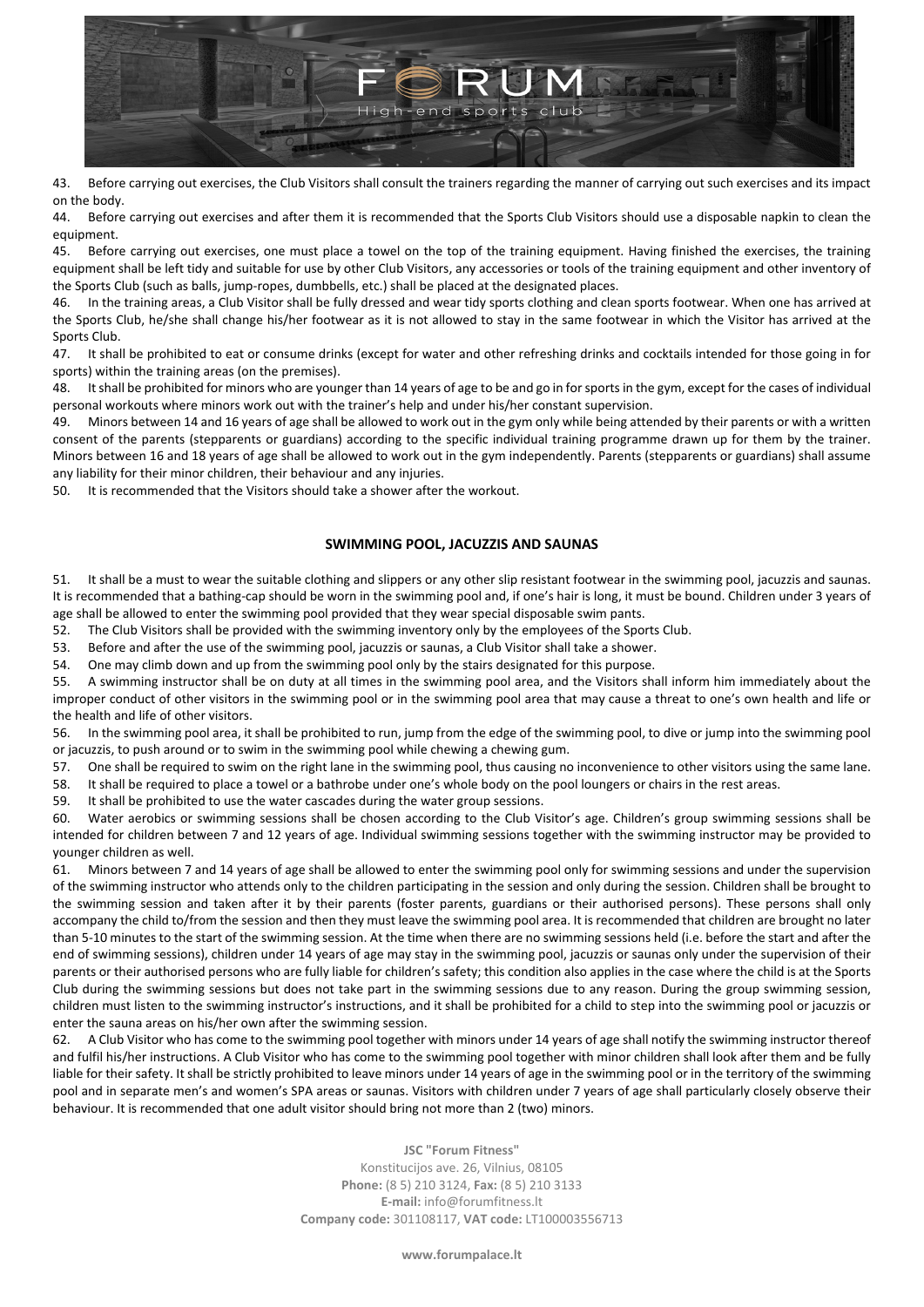

63. The children's swimming pool shall be intended only for children and their accompanying persons, other persons or persons who do not attend to and do not accompany any children shall not be allowed to use the children's swimming pool.

64. When sitting on the benches in a sauna, it shall be required to place one's towel so that the entire surface of the bench or lounger that comes into contact with one's body has been covered.

65. It shall be prohibited to use bathing birch-rods, to pour a large quantity of water on the heating elements or own infusions, extractions or other liquids that are not intended for the use in saunas, and to disturb other sauna visitors by one's behaviour.

66. Before sitting on the loungers in the steam saunas and before leaving the area, the lounger must be washed with water. Shower hoses in the steam saunas shall be intended only for the purpose of washing the loungers in the steam saunas.

67. It shall be prohibited to touch the heating elements and other metal equipment (such as steam jets, etc.) in the saunas.

68. It is not recommended that the swimming pools or saunas should be used in case the physician has warned about their detrimental effect on a person's health, or where one is sick with infectious, viral or other contagious diseases, or where a person has any open wounds and/or other health disorders that are dangerous for the person himself or the health and/or life of other persons;

69. The rules approved and publicly announced by the administration of the Sports Club shall be applicable in the VIP saunas. These Rules shall be applied in the VIP saunas to the extent that they do not contradict the special rules of the VIP saunas.

## **GROUP SESSION HALLS**

70. Group sessions shall be held according to the pre-agreed timetable that is updated periodically. Session timetables shall be available at the registration desk and on the billboard of the Sports Club.

71. The Club Visitors who are late for their sessions may be not allowed to participate in the respective session.

72. It shall be prohibited to enter the group session halls during the sessions without having the purpose of taking part in the sessions.

73. Sports clothing and footwear shall be worn during the sessions at all times.

74. Minors under 16 years of age may attend only the sessions recommended by the instructor, having regard to their age. Parents shall be responsible for the care and safety of their children during the sessions.

75. It is recommended that the Visitors should take a shower after the sessions.

## **CHILDREN'S CLUB** *CHAMPIONS*

76. The children's club *Champions* is intended for children between 3 and 12 years of age. Children who are 0–3 years old shall be permitted to be in the Children's Club *Champions* only under constant supervision of their parents or their representatives; the personnel shall not be held liable for the care of these children.

77. The prices of child care at the Children's Club *Champions*shall be indicated in the pricelist of the Sports Club. The children who have acquired membership in the Sports Club shall be eligible for a free visit of up to 3 hours at the Children's Club *Champions*.

78. Children may be left at the Children's Club *Champions* only during the opening hours of the Children's Club *Champions*. The opening hours of the Children's Club *Champions* may be changed by providing information about this on the website or publicly announcing it at the Sports Club. In the event that the persons who are responsible for the child have failed to pick him up at the Children's Club Champions by the end of the working hours shall have to pay at the reception desk of the Sports Club the fee of EUR 3 for each exceeded quarter of an hour (15 minutes), irrespective of whether the child has remained for an entire additionally exceeded quarter or any part thereof.

79. Only parents or other persons who are responsible for a child shall be allowed to leave the child at the Children's Club *Champions* after they have familiarized themselves with the Rules, signed the registration sheet and confirmed that the child's health condition allows him to stay at the Children's Club. The persons responsible for the child shall bear full responsibility for his/her behaviour (including the damage caused) and any health disorder at the Children's Club and they shall ensure compensation for property or non-property damage caused by the child to other children, the inventory, the trainers of the Children's Club and other third parties under the procedure laid down by the laws of the Republic of Lithuania. The persons responsible for the person shall ensure that sick children do not enter the Children's Club and the Sports Club and in case this happens, they hereby undertake to compensate for any damage caused by such actions to the Sports Club or third parties. If there are any indications that the child is sick, the Sports Club shall have the right to refuse to accept such child into the Children's Club *Champions* until the child has fully recovered.

80. Children may be left at the Children's Club Champions provided that their parents or other persons responsible for them are in the FORUM PALACE building.

81. The trainers of the Children's Club may refuse to accept a child to the Children's Club in case the child constantly does not listen to them or behave in an undisciplined manner, damage the inventory of the Children's Club or injure other children in the Children's Club.

82. The personnel shall not be liable for any personal belongings and clothing left at the Children's Club *Champions*.

# **PARKING RULES**

**JSC "Forum Fitness"** Konstitucijos ave. 26, Vilnius, 08105 **Phone:** (8 5) 210 3124, **Fax:** (8 5) 210 3133 **E-mail:** info@forumfitness.lt **Company code:** 301108117, **VAT code:** LT100003556713